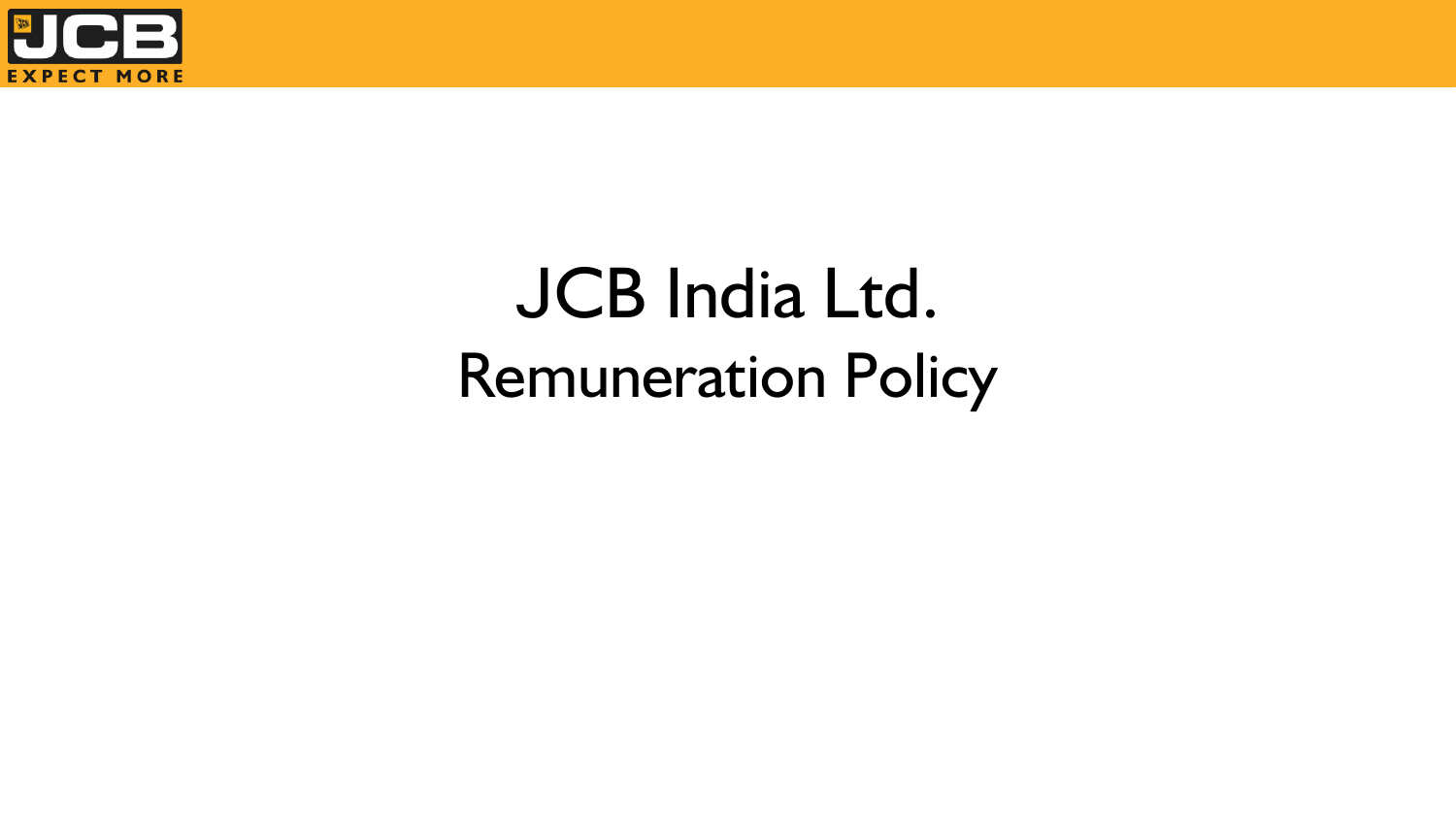#### **Nomination & Remuneration Committee CT MORE**

- Nomination & Remuneration Committee of Directors of JCB India constituted by the Board of Directors at its meeting held on 25<sup>th</sup> March, 2015
- The Committee to perform such functions and activities as stipulated under Section 178 of the Companies Act, 2013
- Pursuant thereto, the Committee is required, inter alia, to recommend to the Board a policy relating to remuneration for the directors, key managerial personnel and other employees.
- The Committee shall, while formulating the remuneration policy, ensure that  $-$ 
	- Level & composition of remuneration is reasonable and sufficient to attract, retain and motivate directors of the quality required to run the company successfully;
	- Relationship of remuneration to performance is clear and meets appropriate performance benchmarks; and
	- Remuneration to directors, key managerial personnel and senior management involves a balance between fixed and incentive pay reflecting short and long term performance objectives appropriate to the working of the company and its goals
- The Policy is required to be disclosed in the Board's Report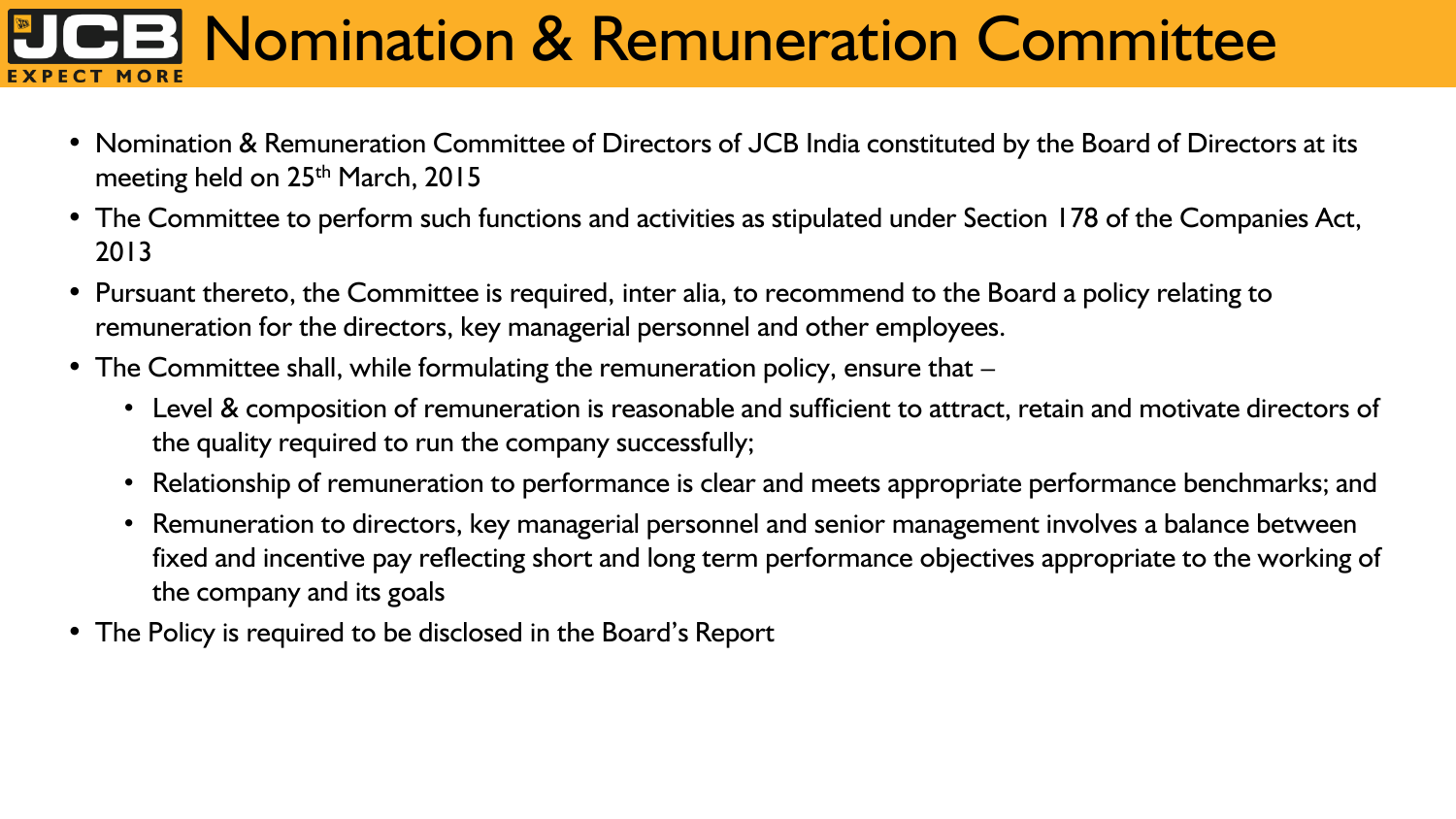

### JCB India - Remuneration Policy

- To be able to attract & retain the Best Talent
- Pay for Person, Position and Performance
- High Performers and High Potentials positioned between 75th 90th percentile of the market
- Benchmark with similar type of industry and similar size of companies
- The compensation structure in line with best in the industry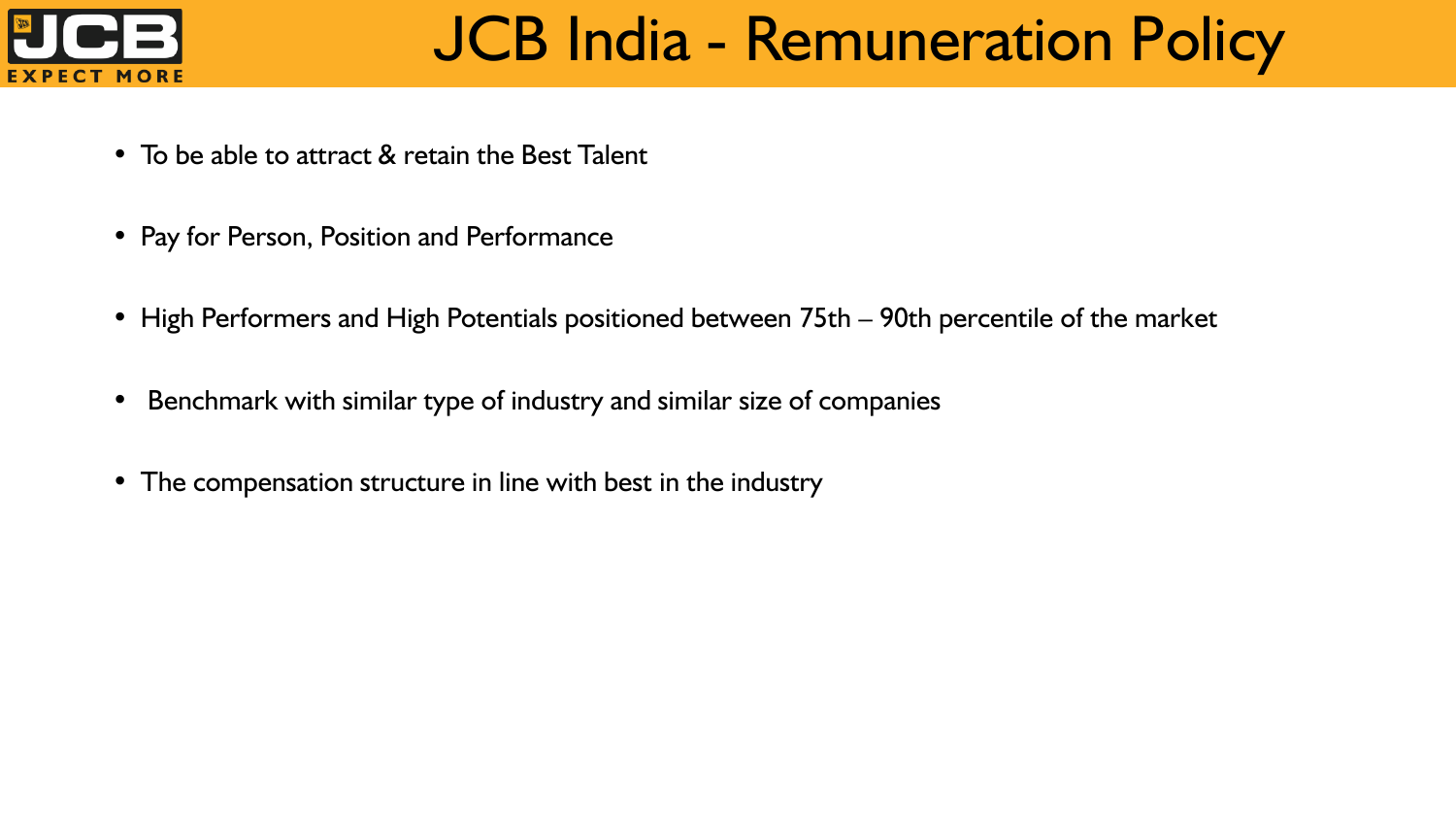#### Remuneration Policy - Coverage